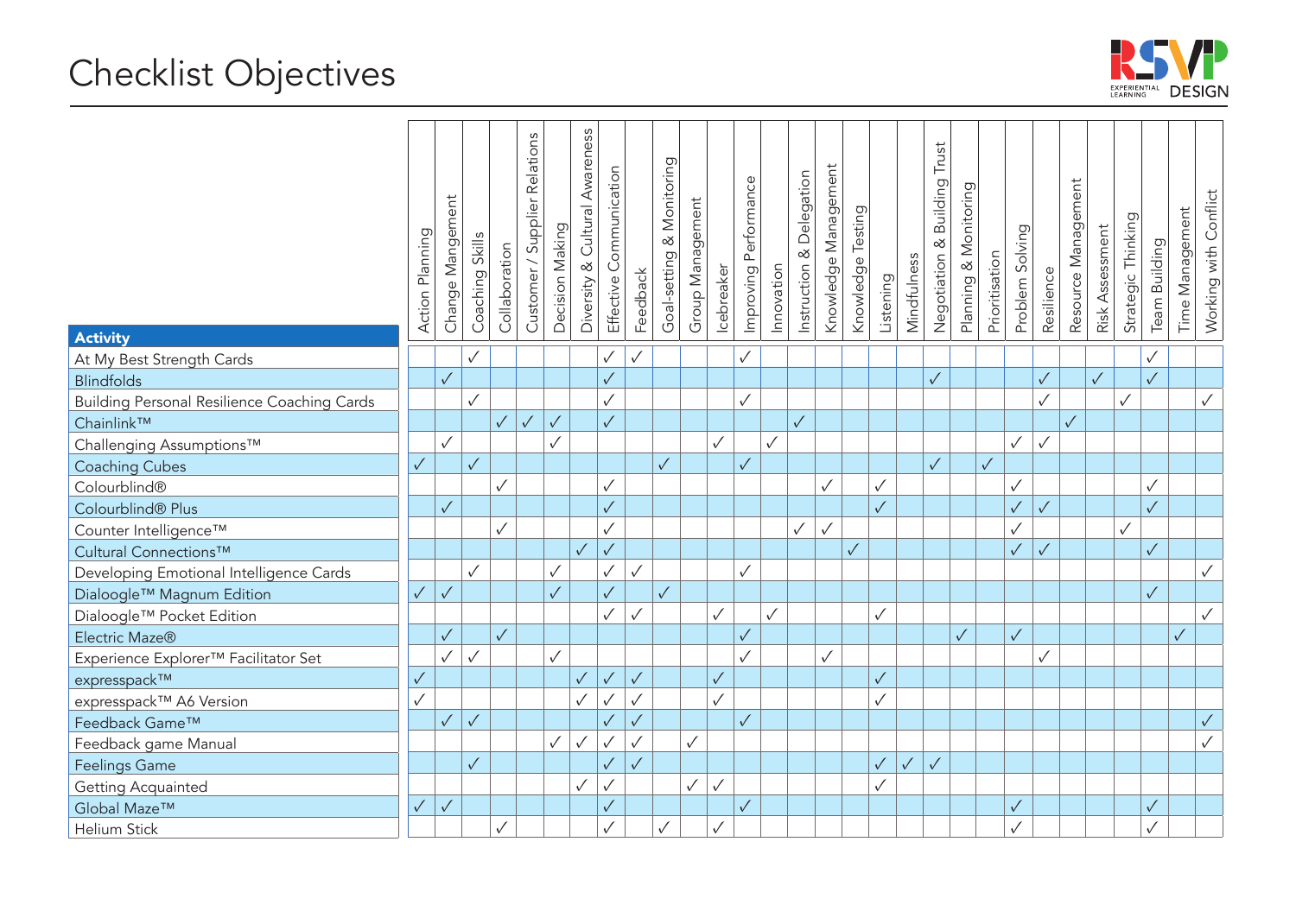

|                                              | Action Planning | Change Mangement | Skills<br>Coaching | Collaboration | Customer / Supplier Relations | Decision Making | Awareness<br>Cultural<br>$\propto$<br>Diversity | Communication<br>Effective | Feedback     | Monitoring<br>త<br>Goal-setting | Group Management | Icebreaker   | Performance<br>Improving | Innovation   | Delegation<br>൪<br>Instruction | Knowledge Management | Testing<br>Knowledge | Listening    | Mindfulness  | Trust<br>Building<br>Negotiation & | Planning & Monitoring | Prioritisation | Problem Solving | Resilience   | Resource Management | Risk Assessment | Strategic Thinking | Team Building | Time Management | Working with Conflict |
|----------------------------------------------|-----------------|------------------|--------------------|---------------|-------------------------------|-----------------|-------------------------------------------------|----------------------------|--------------|---------------------------------|------------------|--------------|--------------------------|--------------|--------------------------------|----------------------|----------------------|--------------|--------------|------------------------------------|-----------------------|----------------|-----------------|--------------|---------------------|-----------------|--------------------|---------------|-----------------|-----------------------|
| <b>Activity</b>                              |                 |                  |                    |               |                               |                 |                                                 |                            |              |                                 |                  |              |                          |              |                                |                      |                      |              |              |                                    |                       |                |                 |              |                     |                 |                    |               |                 |                       |
| Images of Customer Experience™               |                 | $\sqrt{}$        |                    |               | $\checkmark$                  |                 | $\checkmark$                                    |                            | $\checkmark$ |                                 |                  |              | $\checkmark$             |              |                                |                      |                      |              |              |                                    |                       |                |                 |              |                     |                 |                    |               |                 | $\checkmark$          |
| Images of Organisations™                     | ✓               |                  |                    |               |                               |                 |                                                 | $\checkmark$               | $\checkmark$ |                                 |                  | $\checkmark$ |                          |              |                                |                      |                      |              |              |                                    |                       |                |                 |              |                     |                 |                    | $\checkmark$  |                 | $\checkmark$          |
| Images of Resilience™                        |                 |                  | $\checkmark$       |               |                               |                 | $\sqrt{}$                                       |                            | $\sqrt{}$    |                                 |                  |              |                          | $\checkmark$ |                                |                      |                      |              |              |                                    |                       |                |                 | $\checkmark$ |                     |                 |                    |               |                 | $\checkmark$          |
| Innovation Cards™                            |                 |                  |                    |               |                               | $\checkmark$    |                                                 | $\checkmark$               |              |                                 |                  | $\checkmark$ |                          | $\checkmark$ |                                | $\checkmark$         |                      |              |              |                                    |                       |                | ✓               |              |                     |                 |                    |               |                 |                       |
| Introduction to GROW Coaching Cards          | $\sqrt{}$       | $\sqrt{}$        | $\sqrt{}$          |               |                               | $\sqrt{}$       |                                                 |                            |              | $\checkmark$                    |                  |              | $\checkmark$             |              |                                |                      |                      |              |              |                                    |                       |                |                 |              |                     |                 |                    |               |                 |                       |
| Intermediate GROW Coaching Cards             |                 | $\checkmark$     | $\checkmark$       |               |                               |                 |                                                 |                            |              | $\checkmark$                    |                  |              | $\checkmark$             |              |                                |                      |                      |              |              |                                    |                       | $\checkmark$   |                 |              |                     |                 |                    |               |                 |                       |
| <b>Advanced GROW Coaching Cards</b>          | $\checkmark$    | $\sqrt{}$        | $\sqrt{}$          |               |                               | $\checkmark$    |                                                 |                            |              | $\checkmark$                    |                  |              | $\checkmark$             |              |                                |                      |                      |              |              |                                    |                       |                |                 |              |                     |                 |                    |               |                 |                       |
| Keypunch™                                    |                 |                  |                    | $\checkmark$  |                               |                 |                                                 |                            |              |                                 | $\checkmark$     |              |                          |              |                                |                      |                      |              |              |                                    | $\checkmark$          |                |                 |              | $\checkmark$        |                 | $\checkmark$       |               |                 |                       |
| Leadership Metaphor Explorer Facilitator Set | $\sqrt{}$       |                  | $\sqrt{}$          |               |                               |                 | $\checkmark$                                    |                            |              | $\checkmark$                    |                  |              | $\checkmark$             |              |                                |                      |                      |              |              |                                    |                       |                |                 | $\checkmark$ |                     |                 |                    |               |                 |                       |
| Learning Game™                               |                 | $\checkmark$     | $\checkmark$       |               |                               |                 |                                                 |                            | $\checkmark$ |                                 |                  |              |                          |              |                                | $\checkmark$         |                      |              |              |                                    |                       |                |                 | $\checkmark$ |                     |                 | $\checkmark$       |               |                 |                       |
| Learning Loops™                              |                 |                  |                    |               |                               | $\checkmark$    |                                                 |                            |              |                                 |                  |              | $\checkmark$             |              |                                | $\checkmark$         | $\sqrt{}$            |              |              |                                    |                       |                | $\checkmark$    |              |                     |                 |                    |               |                 |                       |
| Learning Squared™                            |                 |                  |                    | $\checkmark$  |                               |                 |                                                 | $\checkmark$               | $\checkmark$ |                                 |                  |              |                          |              | $\checkmark$                   |                      |                      |              |              | $\checkmark$                       |                       |                | $\checkmark$    |              |                     |                 |                    |               |                 |                       |
| Live a Life Less Ordinary Game               |                 |                  | $\sqrt{}$          |               |                               |                 | $\checkmark$                                    | $\checkmark$               |              |                                 |                  | $\checkmark$ |                          | $\checkmark$ |                                |                      |                      |              |              |                                    |                       |                |                 |              |                     |                 |                    | $\checkmark$  |                 |                       |
| Matrix™                                      |                 | $\checkmark$     |                    | $\checkmark$  |                               |                 |                                                 |                            |              |                                 |                  |              |                          |              |                                | $\checkmark$         |                      |              |              |                                    |                       |                |                 |              | $\checkmark$        |                 | $\checkmark$       | $\checkmark$  |                 |                       |
| Mindfulness Unravelled™                      |                 |                  |                    |               |                               |                 |                                                 |                            |              |                                 |                  |              |                          |              |                                |                      |                      |              | $\checkmark$ |                                    |                       |                |                 | $\checkmark$ |                     |                 |                    |               |                 |                       |
| Minefield™                                   |                 |                  |                    | $\checkmark$  |                               |                 |                                                 |                            |              |                                 |                  |              |                          |              |                                | $\checkmark$         |                      |              |              | $\checkmark$                       |                       |                | $\checkmark$    |              | $\checkmark$        | $\checkmark$    |                    |               |                 |                       |
| Mosaic Diversity Activity™                   |                 |                  |                    | $\sqrt{}$     |                               |                 | $\checkmark$                                    | $\checkmark$               |              |                                 |                  |              |                          |              |                                | $\checkmark$         |                      |              |              |                                    |                       |                | $\checkmark$    |              |                     |                 |                    |               | $\checkmark$    |                       |
| Mystery Object™                              |                 |                  | $\checkmark$       |               |                               |                 |                                                 | $\checkmark$               |              |                                 |                  | $\checkmark$ |                          | $\checkmark$ |                                |                      |                      | $\checkmark$ |              |                                    |                       |                | $\checkmark$    |              |                     |                 |                    |               |                 |                       |
| Narrow Margins™                              |                 |                  |                    | $\sqrt{}$     |                               | $\checkmark$    |                                                 |                            |              |                                 |                  |              |                          |              | $\checkmark$                   |                      |                      |              |              |                                    |                       |                |                 |              | $\checkmark$        | $\checkmark$    | $\checkmark$       |               |                 |                       |
| Network 2i™                                  |                 | $\checkmark$     |                    | $\checkmark$  |                               |                 |                                                 | $\checkmark$               |              | $\checkmark$                    | ✓                |              | $\checkmark$             |              |                                |                      |                      |              |              |                                    |                       |                |                 |              |                     |                 |                    |               |                 |                       |
| Performance Cubed™                           |                 |                  |                    | $\checkmark$  |                               |                 |                                                 |                            |              | $\checkmark$                    |                  |              | $\checkmark$             |              |                                |                      |                      |              |              |                                    |                       |                | $\checkmark$    |              | $\checkmark$        |                 |                    | $\checkmark$  |                 |                       |
| Points of You Coaching Game™                 |                 |                  | $\checkmark$       |               |                               |                 |                                                 | ✓                          |              |                                 |                  | $\checkmark$ | $\checkmark$             |              |                                |                      |                      | $\checkmark$ |              |                                    |                       |                |                 |              |                     |                 |                    | $\checkmark$  |                 |                       |
| Pressure Point™                              |                 |                  |                    | $\sqrt{}$     |                               | $\checkmark$    |                                                 | $\checkmark$               |              |                                 |                  |              |                          |              |                                |                      |                      |              |              | $\checkmark$                       |                       | $\sqrt{}$      |                 |              |                     |                 | $\checkmark$       |               |                 |                       |
| Pyramid™                                     |                 |                  |                    | $\checkmark$  |                               |                 |                                                 |                            |              |                                 |                  |              | $\checkmark$             |              |                                |                      |                      |              |              |                                    |                       |                |                 |              |                     |                 |                    |               |                 |                       |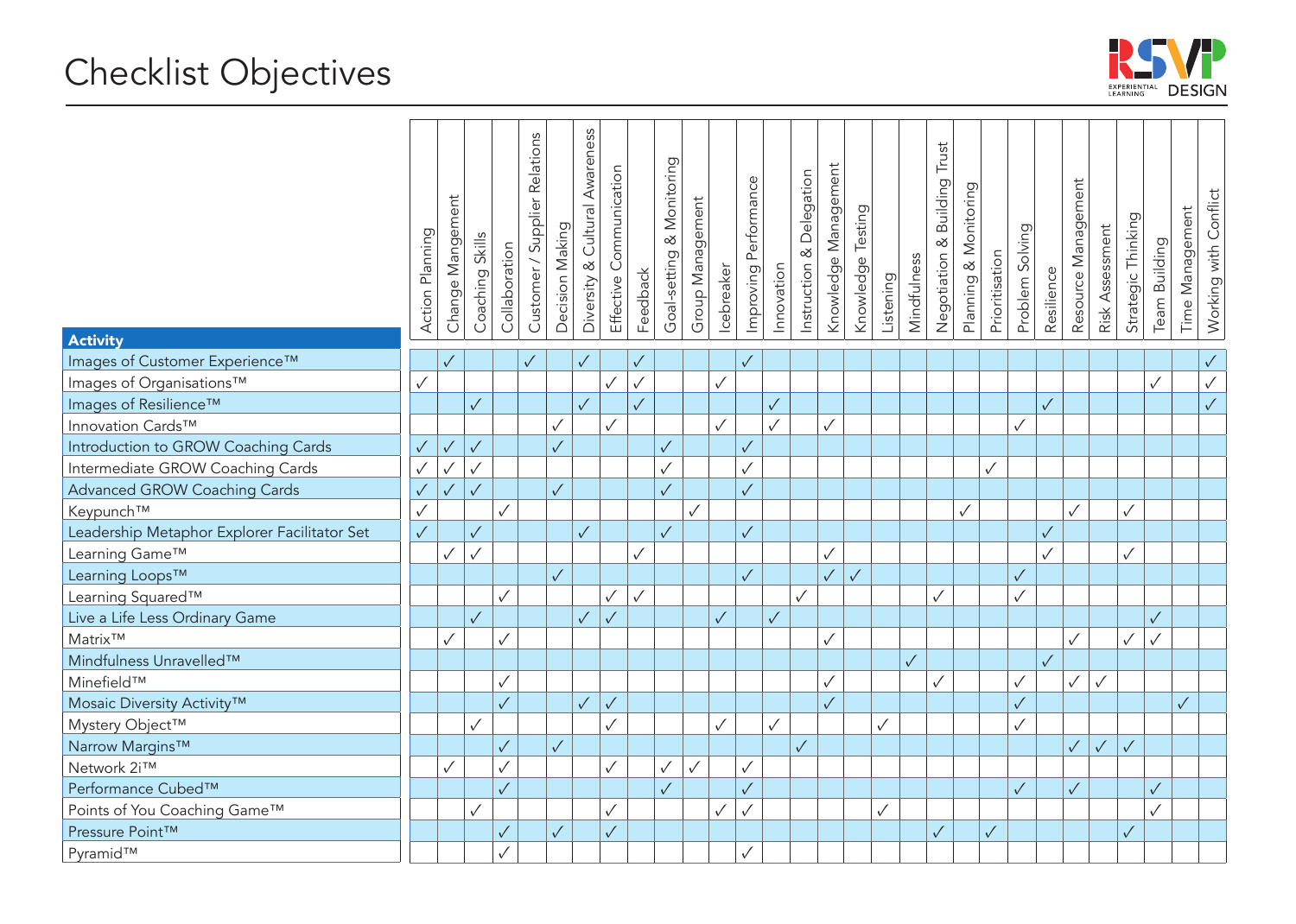

| <b>Activity</b>                                | Action Planning | Change Mangement | Skills<br>Coaching <sup>'</sup> | Collaboration | Customer / Supplier Relations | Decision Making | Cultural Awareness<br>Diversity & | Effective Communication | Feedback     | & Monitoring<br>Goal-setting | Group Management | Icebreaker   | Performance<br>Improving | Innovation   | Instruction & Delegation | Knowledge Management | Knowledge Testing | Listening    | Mindfulness | Trust<br>Building<br>Negotiation & | Planning & Monitoring | Prioritisation | Problem Solving | Resilience | Resource Management | Risk Assessment | Strategic Thinking | Team Building | Time Management | Working with Conflict |
|------------------------------------------------|-----------------|------------------|---------------------------------|---------------|-------------------------------|-----------------|-----------------------------------|-------------------------|--------------|------------------------------|------------------|--------------|--------------------------|--------------|--------------------------|----------------------|-------------------|--------------|-------------|------------------------------------|-----------------------|----------------|-----------------|------------|---------------------|-----------------|--------------------|---------------|-----------------|-----------------------|
| Reversal™                                      |                 |                  |                                 |               |                               |                 |                                   | $\checkmark$            |              |                              |                  |              |                          |              | $\checkmark$             |                      |                   |              |             |                                    |                       |                | $\checkmark$    |            | $\checkmark$        |                 |                    | $\checkmark$  | $\checkmark$    |                       |
| Seeing The Point™                              |                 | $\checkmark$     |                                 | $\checkmark$  |                               |                 |                                   |                         | $\checkmark$ | $\sqrt{}$                    |                  | $\checkmark$ |                          | $\sqrt{}$    | $\sqrt{}$                |                      |                   |              |             |                                    |                       |                | $\checkmark$    |            | $\checkmark$        |                 |                    | $\checkmark$  |                 |                       |
| Sequencer™                                     |                 |                  |                                 |               |                               |                 |                                   | $\checkmark$            |              |                              |                  |              | $\checkmark$             |              | ✓                        |                      |                   |              |             |                                    | $\checkmark$          |                | √               |            |                     |                 |                    |               |                 |                       |
| Simbols™                                       |                 |                  |                                 | $\sqrt{}$     |                               |                 |                                   | $\sqrt{}$               |              |                              |                  |              | $\checkmark$             |              |                          |                      |                   |              |             |                                    |                       |                | $\checkmark$    |            |                     |                 | $\checkmark$       | $\checkmark$  |                 |                       |
| Simmetrics™                                    |                 | $\checkmark$     |                                 |               |                               |                 |                                   | $\checkmark$            |              |                              |                  |              | ✓                        |              |                          |                      |                   |              |             |                                    |                       |                |                 |            |                     |                 | $\checkmark$       |               | $\checkmark$    |                       |
| Strike Fighter™                                |                 |                  |                                 |               |                               | $\checkmark$    |                                   | $\sqrt{}$               |              |                              |                  |              |                          |              |                          |                      |                   | $\checkmark$ |             | $\checkmark$                       |                       |                | $\checkmark$    |            |                     |                 |                    |               |                 | $\checkmark$          |
| Successful Appraisal Coaching Cards            |                 |                  | $\checkmark$                    |               |                               |                 |                                   |                         |              | $\checkmark$                 |                  |              | $\checkmark$             |              |                          |                      |                   | $\checkmark$ |             |                                    |                       |                |                 |            |                     |                 |                    |               |                 |                       |
| Teambalance™                                   |                 | $\checkmark$     |                                 |               |                               |                 |                                   |                         |              | $\sqrt{}$                    |                  |              | $\checkmark$             |              | $\sqrt{}$                |                      |                   |              |             |                                    |                       |                | $\sqrt{}$       |            |                     |                 |                    | $\sqrt{}$     |                 |                       |
| Teamwork & Teamplay Cards™                     |                 |                  | $\checkmark$                    |               |                               |                 | $\checkmark$                      |                         |              |                              | $\checkmark$     | $\checkmark$ |                          |              |                          |                      |                   |              |             |                                    |                       |                | $\checkmark$    |            |                     |                 |                    | $\checkmark$  |                 |                       |
| T-trade and Post-iT™                           |                 |                  |                                 |               |                               |                 |                                   | $\checkmark$            |              |                              |                  |              |                          |              | $\sqrt{}$                |                      |                   |              |             | $\checkmark$                       |                       | $\checkmark$   |                 |            | $\checkmark$        | $\sqrt{}$       |                    |               |                 |                       |
| The Values Game                                |                 |                  |                                 |               |                               | $\checkmark$    | $\checkmark$                      | $\checkmark$            |              |                              | $\checkmark$     |              |                          |              |                          |                      |                   |              |             |                                    |                       |                |                 |            |                     |                 |                    | $\checkmark$  |                 | $\checkmark$          |
| The Values Game Manual                         |                 | $\checkmark$     | $\sqrt{2}$                      |               |                               |                 |                                   | $\sqrt{}$               | $\sqrt{}$    |                              |                  |              | $\sqrt{}$                |              |                          |                      |                   |              |             |                                    |                       |                |                 |            |                     |                 |                    |               |                 | $\checkmark$          |
| Values Coaching Cards                          |                 |                  |                                 |               |                               | $\checkmark$    |                                   | $\checkmark$            | $\checkmark$ |                              |                  |              | $\checkmark$             |              |                          |                      |                   |              |             |                                    |                       | $\checkmark$   |                 |            |                     |                 |                    |               |                 |                       |
| Values Explorer Set                            |                 |                  |                                 |               |                               | $\sqrt{}$       | $\checkmark$                      |                         | $\checkmark$ | $\sqrt{}$                    |                  |              | $\checkmark$             |              |                          |                      |                   |              |             |                                    |                       |                |                 |            |                     |                 |                    |               |                 | $\checkmark$          |
| Visual Explorer™ Letter Size                   |                 | $\checkmark$     | $\checkmark$                    |               |                               |                 |                                   | $\checkmark$            |              | $\checkmark$                 |                  |              |                          | $\checkmark$ |                          |                      |                   |              |             |                                    |                       |                |                 |            |                     |                 |                    |               |                 |                       |
| Visual Explorer <sup>™</sup> Post Card Size    | $\checkmark$    | $\checkmark$     | $\checkmark$                    |               |                               |                 |                                   | $\checkmark$            |              | $\sqrt{}$                    |                  |              |                          | $\sqrt{}$    |                          |                      |                   |              |             |                                    |                       |                |                 |            |                     |                 |                    |               |                 |                       |
| Visual Explorer <sup>™</sup> Playing Card Size |                 | $\checkmark$     | $\checkmark$                    |               |                               |                 |                                   | $\checkmark$            |              | $\checkmark$                 |                  |              |                          | $\checkmark$ |                          |                      |                   |              |             |                                    |                       |                |                 |            |                     |                 |                    |               |                 |                       |
| Visual Explorer <sup>™</sup> Facilitator Guide | $\checkmark$    | $\checkmark$     | $\checkmark$                    |               |                               |                 |                                   | $\sqrt{}$               |              | $\checkmark$                 |                  |              |                          | $\sqrt{}$    |                          |                      |                   |              |             |                                    |                       |                |                 |            |                     |                 |                    |               |                 |                       |
| Voyage Mapping™ Hard-Back                      |                 |                  |                                 | $\checkmark$  |                               |                 |                                   |                         |              | $\checkmark$                 | ✓                |              |                          |              |                          |                      |                   |              |             |                                    |                       |                |                 |            |                     | $\checkmark$    | $\checkmark$       |               |                 |                       |
| Voyage Mapping™Large Roll-up                   | $\checkmark$    |                  |                                 |               |                               |                 |                                   |                         |              | $\sqrt{}$                    | $\checkmark$     |              |                          |              |                          |                      |                   |              |             |                                    |                       |                |                 |            |                     | $\checkmark$    |                    | $\sqrt{}$     |                 |                       |
| Voyage Mapping™ Standard Roll-up               | $\checkmark$    |                  |                                 |               |                               |                 |                                   |                         |              | $\checkmark$                 | $\checkmark$     |              |                          |              |                          |                      |                   |              |             |                                    |                       |                |                 |            |                     | $\checkmark$    |                    | $\checkmark$  |                 |                       |
| Voyage Mapping™ Individual Coaching            | $\checkmark$    |                  | $\sqrt{}$                       |               |                               | $\sqrt{}$       |                                   |                         |              | $\sqrt{}$                    |                  |              |                          |              |                          |                      |                   |              |             |                                    |                       |                |                 |            |                     | $\checkmark$    |                    |               |                 |                       |
| Webmaster®                                     |                 |                  |                                 | $\checkmark$  |                               |                 |                                   | $\checkmark$            |              |                              |                  |              | ✓                        |              |                          |                      |                   |              |             |                                    | $\checkmark$          |                | $\checkmark$    |            |                     |                 |                    |               |                 |                       |
| Workstations™                                  |                 |                  |                                 | $\checkmark$  |                               |                 |                                   | $\sqrt{}$               |              |                              |                  |              |                          |              |                          | $\checkmark$         |                   |              |             |                                    |                       |                | $\checkmark$    |            | $\checkmark$        |                 | $\checkmark$       |               |                 |                       |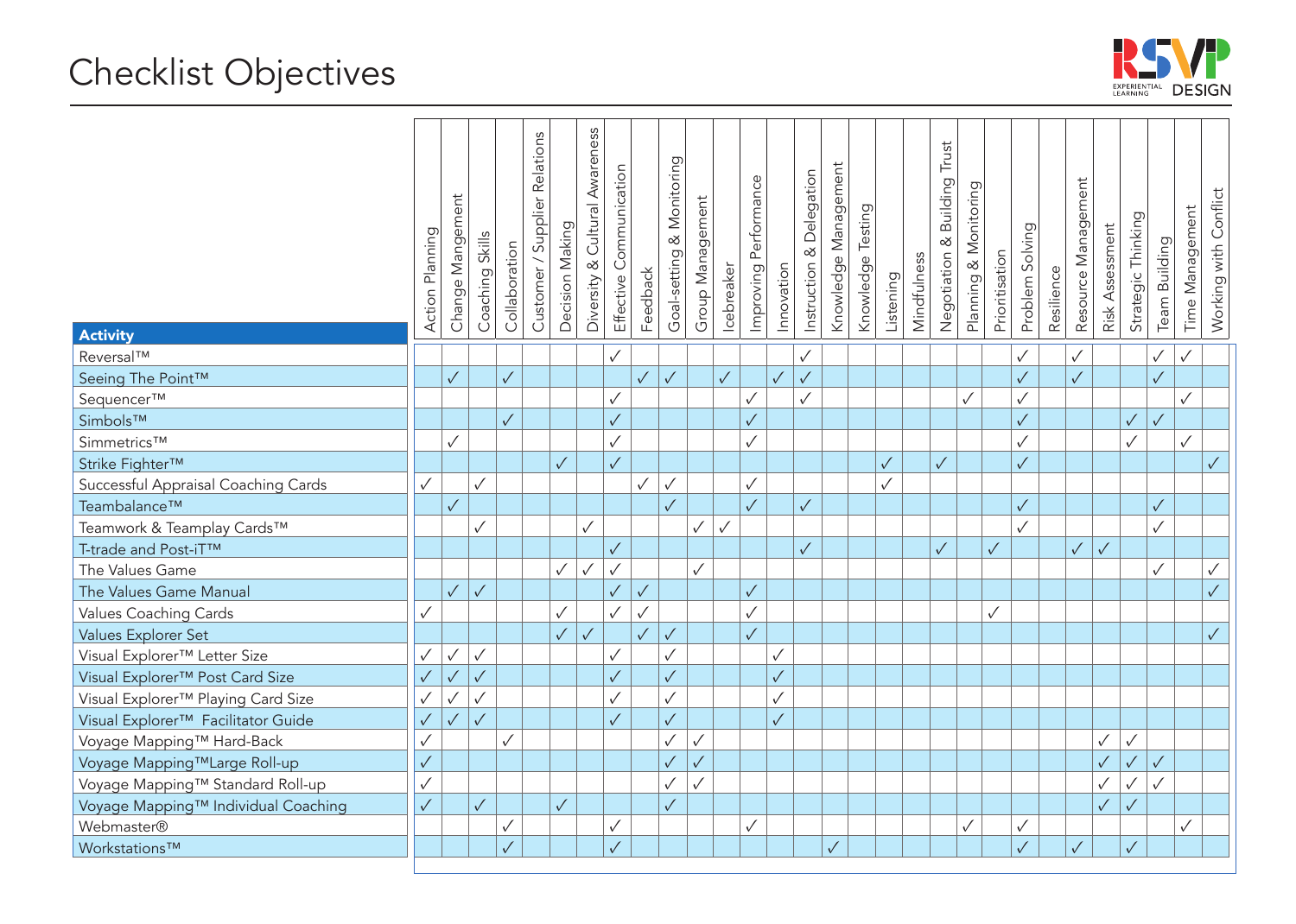

| <b>Activity</b>                            | Action Planning | Change Mangement | Skills<br>Coaching | Collaboration | Customer / Supplier Relations | Decision Making | Cultural Awareness<br>త<br>Diversity | Effective Communication | Feedback     | & Monitoring<br>Goal-setting | Group Management | Icebreaker   | Performance<br>Improving | Innovation   | & Delegation<br>Instruction | Knowledge Management | Knowledge Testing | Listening    | Mindfulness | Trust<br>Negotiation & Building | Planning & Monitoring | Prioritisation | Problem Solving | Resilience | Resource Management | Risk Assessment | Strategic Thinking | Team Building | Time Management | Working with Conflict |
|--------------------------------------------|-----------------|------------------|--------------------|---------------|-------------------------------|-----------------|--------------------------------------|-------------------------|--------------|------------------------------|------------------|--------------|--------------------------|--------------|-----------------------------|----------------------|-------------------|--------------|-------------|---------------------------------|-----------------------|----------------|-----------------|------------|---------------------|-----------------|--------------------|---------------|-----------------|-----------------------|
| Find Something to Do                       | $\checkmark$    |                  |                    | $\checkmark$  |                               | $\checkmark$    |                                      |                         |              |                              |                  |              |                          | $\checkmark$ |                             |                      |                   |              |             | $\checkmark$                    |                       |                | $\checkmark$    |            |                     |                 |                    |               |                 |                       |
| Playing with Purpose                       |                 | $\checkmark$     |                    |               |                               | $\checkmark$    | $\checkmark$                         | $\checkmark$            |              |                              |                  |              |                          | $\checkmark$ |                             |                      |                   |              |             |                                 |                       |                |                 |            |                     |                 |                    | $\checkmark$  |                 |                       |
| Rope Games                                 |                 |                  |                    | $\sqrt{}$     |                               |                 |                                      |                         |              | $\checkmark$                 | $\checkmark$     |              |                          | $\checkmark$ |                             |                      |                   |              |             | $\sqrt{}$                       |                       |                |                 |            | $\checkmark$        |                 |                    |               |                 |                       |
| Teamwork & Teamplay International Edition  |                 |                  |                    |               |                               |                 | $\checkmark$                         | $\checkmark$            |              |                              | $\checkmark$     | $\checkmark$ |                          |              |                             |                      |                   |              |             |                                 |                       |                | ✓               |            |                     |                 |                    | $\checkmark$  |                 |                       |
| Capability At Work by Paul Matthews        | $\checkmark$    |                  |                    |               |                               |                 |                                      |                         | $\checkmark$ | $\checkmark$                 | $\sqrt{}$        |              | $\checkmark$             |              |                             |                      |                   |              |             |                                 |                       |                |                 |            |                     |                 |                    | $\checkmark$  |                 |                       |
| Informal Learning At Work by Paul Matthews |                 | $\checkmark$     |                    |               |                               |                 |                                      | $\checkmark$            | $\checkmark$ |                              |                  |              | $\checkmark$             |              | $\checkmark$                |                      |                   | $\checkmark$ |             |                                 |                       |                |                 |            |                     |                 |                    |               |                 |                       |
| Learning Transfer At Work by Paul Matthews |                 |                  |                    | $\checkmark$  |                               |                 |                                      | $\sqrt{}$               |              |                              |                  |              | $\sqrt{}$                |              | $\sqrt{}$                   |                      |                   | $\checkmark$ |             |                                 |                       |                |                 |            |                     |                 |                    | $\checkmark$  |                 |                       |
|                                            |                 |                  |                    |               |                               |                 |                                      |                         |              |                              |                  |              |                          |              |                             |                      |                   |              |             |                                 |                       |                |                 |            |                     |                 |                    |               |                 |                       |
|                                            |                 |                  |                    |               |                               |                 |                                      |                         |              |                              |                  |              |                          |              |                             |                      |                   |              |             |                                 |                       |                |                 |            |                     |                 |                    |               |                 |                       |
|                                            |                 |                  |                    |               |                               |                 |                                      |                         |              |                              |                  |              |                          |              |                             |                      |                   |              |             |                                 |                       |                |                 |            |                     |                 |                    |               |                 |                       |
| Reach For a Star™                          | $\checkmark$    |                  |                    |               |                               |                 | $\checkmark$                         |                         | $\checkmark$ | $\checkmark$                 |                  |              |                          | $\checkmark$ |                             |                      |                   |              |             |                                 |                       |                |                 |            |                     |                 |                    | $\sqrt{}$     |                 |                       |
| Shaping the Future™                        |                 | $\checkmark$     |                    |               | $\checkmark$                  |                 | $\checkmark$                         |                         |              |                              |                  |              |                          |              |                             |                      |                   |              |             |                                 |                       |                |                 |            | $\checkmark$        |                 |                    | $\checkmark$  | $\checkmark$    |                       |
| Super Simbols™                             |                 | $\checkmark$     |                    | $\sqrt{}$     |                               |                 |                                      | $\sqrt{}$               |              |                              | $\checkmark$     |              |                          |              |                             |                      |                   |              |             |                                 |                       |                | $\sqrt{}$       |            |                     |                 |                    |               | $\checkmark$    |                       |
| Teamwork Web™                              |                 |                  |                    |               |                               |                 |                                      | $\checkmark$            |              |                              | $\checkmark$     |              |                          |              | $\checkmark$                |                      |                   |              |             |                                 |                       |                | ✓               |            | $\checkmark$        |                 |                    | $\checkmark$  |                 |                       |
| Top Priority™                              |                 | $\checkmark$     |                    | $\checkmark$  |                               |                 |                                      |                         |              |                              |                  | $\checkmark$ |                          |              |                             |                      |                   |              |             |                                 |                       | $\sqrt{}$      |                 |            | $\checkmark$        |                 | $\checkmark$       |               |                 |                       |
| Webmaster Bridge™                          |                 |                  |                    |               |                               |                 |                                      | $\checkmark$            |              |                              | $\checkmark$     |              |                          |              | $\checkmark$                |                      |                   |              |             |                                 |                       |                | $\checkmark$    |            |                     |                 | $\checkmark$       | $\checkmark$  |                 |                       |
|                                            |                 |                  |                    |               |                               |                 |                                      |                         |              |                              |                  |              |                          |              |                             |                      |                   |              |             |                                 |                       |                |                 |            |                     |                 |                    |               |                 |                       |
|                                            |                 |                  |                    |               |                               |                 |                                      |                         |              |                              |                  |              |                          |              |                             |                      |                   |              |             |                                 |                       |                |                 |            |                     |                 |                    |               |                 |                       |
|                                            |                 |                  |                    |               |                               |                 |                                      |                         |              |                              |                  |              |                          |              |                             |                      |                   |              |             |                                 |                       |                |                 |            |                     |                 |                    |               |                 |                       |
|                                            |                 |                  |                    |               |                               |                 |                                      |                         |              |                              |                  |              |                          |              |                             |                      |                   |              |             |                                 |                       |                |                 |            |                     |                 |                    |               |                 |                       |
|                                            |                 |                  |                    |               |                               |                 |                                      |                         |              |                              |                  |              |                          |              |                             |                      |                   |              |             |                                 |                       |                |                 |            |                     |                 |                    |               |                 |                       |
|                                            |                 |                  |                    |               |                               |                 |                                      |                         |              |                              |                  |              |                          |              |                             |                      |                   |              |             |                                 |                       |                |                 |            |                     |                 |                    |               |                 |                       |